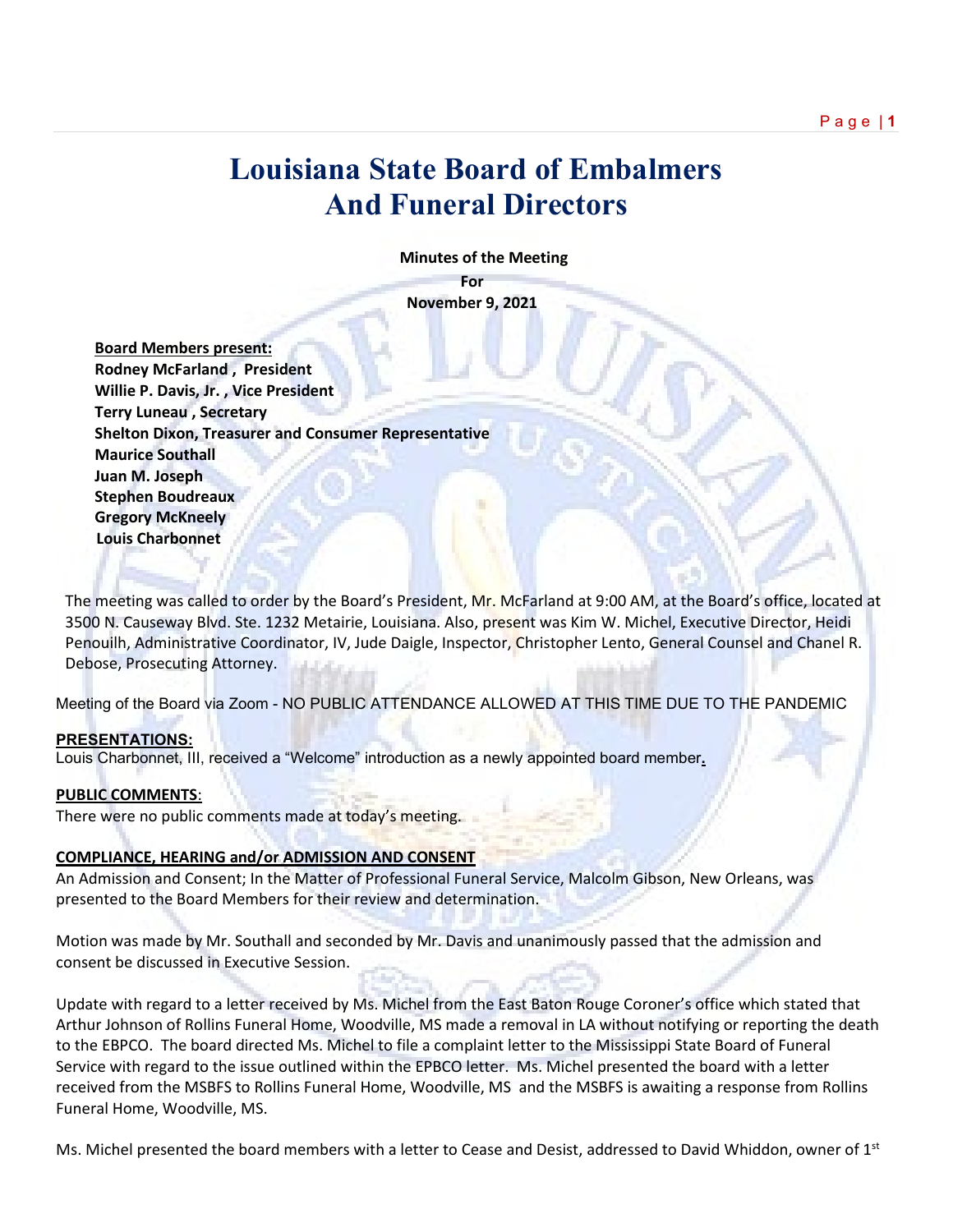Call Transport. The letter outlines an issue that Mr. Whiddon has a refrigeration unit located in a warehouse where he is storing deceased human remains for funeral homes and for the Ascension Parish Coroner's office. The letter also outlined an issue with out of state funeral homes making removals in Louisiana as well as Mr. Whiddon representing himself as a funeral director as reported to the board by the East Baton Rouge Parish Coroner's office along with numerous other objections regarding the storing of deceased human remains.

Ms. Michel spoke to Mr. Whiddon regarding the letter and the regulations regarding his practices and not having a license. Ms. Michel also spoke to the Ascension Parish Coroner's office, staff and Coroner, who advised that their office does not own or lease the building in which the deceased human remains are being stored by Mr. Whiddon and that they were mislead regarding him having a license to practice. The Ascension Parish Coroner's office advised that they have discontinued allowing  $1<sup>st</sup>$  Call Transport to hold and store deceased human remains on their behalf at the warehouse.

A discussion ensued with the board members regarding the State Board Examination (SBE) for the funeral directing only license and the unsuccessful numbers and ratings involving that examination. The discussion continued with the LA Regulations and Rules Examination and the possibility of implementing the LRR examination in place of the SBE.

Motion was made by Mr. Dixon and seconded by Mr. Davis and unanimously passed that the board allow a funeral director only candidate to be eligible to take the LRR.

After further discussion and comments from attendees of the meeting, it was suggested that a funeral director only candidate should be able to decide which examination they would like to take.

Motion was made by Mr. Boudreaux, seconded by Mr. Southall and unanimously passed that a funeral director only candidate be allowed to choose which examination they would like to take, either the LRR or the SBE.

The Conference is offering an opportunity for one delegate grant to be awarded to each state board for a board member to join the annual meeting to be held in Houston, TX, February 12 -24, 2022.

Motion was made by Mr. Southall, seconded by Mr. McKNeely and unanimously passed that Mr. McFarland be nominated and accepted for the delegate grant to attend the annual meeting of the Conference in Houston, TX, February 12 -24, 2022.

The Laws and Rules Committee update; the committee is comprised of members; Mr. Luneau, President, Mr. Southall, Mr. Chabrbonnet and Mr. Davis. The next meeting of the LRC will be scheduled for November 30, 2021 at 3:00 PM. The meeting is an open meeting and will be posted to the website with a Zoom link for attendance.

The Executive Director's report was presented by Ms. Michel outlining the Certemy licensing portal and an update with regard to CE Broker.

Mr. Daigle presented his inspector's report as; 95,300 MILES IS THE TOTAL MILEAGE ON THE 2017 FORD FUSION AS OF TODAY ON MEETING DAY; Since the beginning of 2021 a total of 475 inspections have been done so far this year; 20 Inspections since the last meeting; This represents the total number of inspections since the beginning of 2021.

Motion was made by Mr. Luneau, seconded by Mr. Boudreaux and unanimously passed that the Executive Director's report and the Inspector's report be accepted as presented.

The minutes of October meeting was presented to the board for review and approval.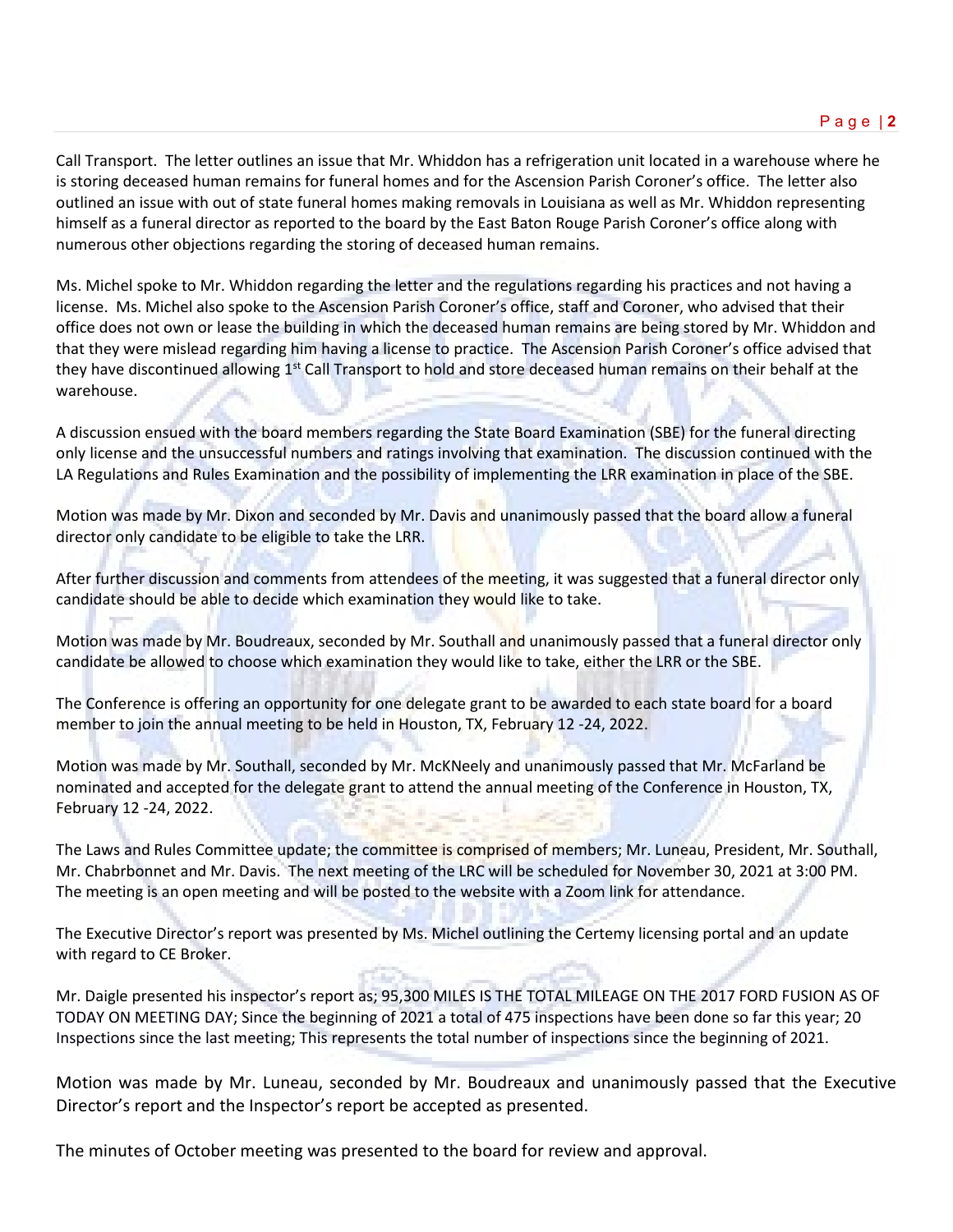Motion was made by Mr. Southall, seconded by Mr. Boudreaux and unanimously passed that the minutes be approved as presented.

The financial report and budget for FY 20/21 was presented for review and consideration.

Motion was made by Mr. Luneau, seconded by Mr. Boudreaux and unanimously passed that the financial report be accepted as presented.

The Complaint Review Committee's report was presented to the Board by Ms. Debose, Prosecuting Attorney.

Ms. Debose reiterated that the complaints are presented anonymously in numerical format to the Board with the Complaint Review Committee's decision based upon the information presented at the time of review. The numbered complaints presented in an open meeting remains anonymous while a complaint is pending further investigation and/or until such time as the complaint file has been closed.

Four complaints were recommended for an informal hearing, all in keeping with the recommendation of the Complaint Review Committee.

There were no complaints in which there ddid not appear to be a violation of the laws, rules and regulations under which licensees operate, all as per the recommendations of the Complaint Review Committee

Motion was made by Mr. Southall, seconded by Mr. Davis and unanimously passed that the complaint report be accepted as presented per the recommendations of the Complaint Review Committee.

Motion was made by Mr. Dixon, seconded by Mr. Luneau and unanimously passed that the board move into Executive Session at 10:30 PM for the following;

Discussion with regard to board staff and any issues or concerns Discussion with regard to the Admission and Consent In the Matter of Professional Funeral Services, New **Orleans** 

Motion was made by Mr. Southall, seconded by Mr. Luneau and unanimously passed that the board move out of Executive Session at 12:50 PM for discussion of the following:

Ms. Michel advised the members that there was a problem with funeral homes that were displaced during hurricanes last year in 2020 and that the board should consider promulgating emergency rules for natural disasters and that although there are allowances within the Governor's Proclamations during such emergencies, the board should receive notification from funeral establishments and crematories in order to be recognized for special considerations due to the damages incurred from such natural disasters.

Ms. Michel addressed the board with regard to her retirement and that the first opportunity for her to apply for retirement will be April 12, 2023.

While discussing her retirement, Ms. Michel noted quite a few issues that needed to be addressed due to the fact that there are only 2 office personnel. Ms. Michel also advised the board that she is the sole curator of the finances and bank accounts and that an additional signature and overseer of the accounts should be made. Ms. Michel also noted the responsibilities involved with the title of Executive Director and that her successor and anyone to follow in the future, should have an agreement in place for the position to address the exiting process. Ms. Michel expressed that the board had previously moved for her to hire a part time person and that the time is now critical for the move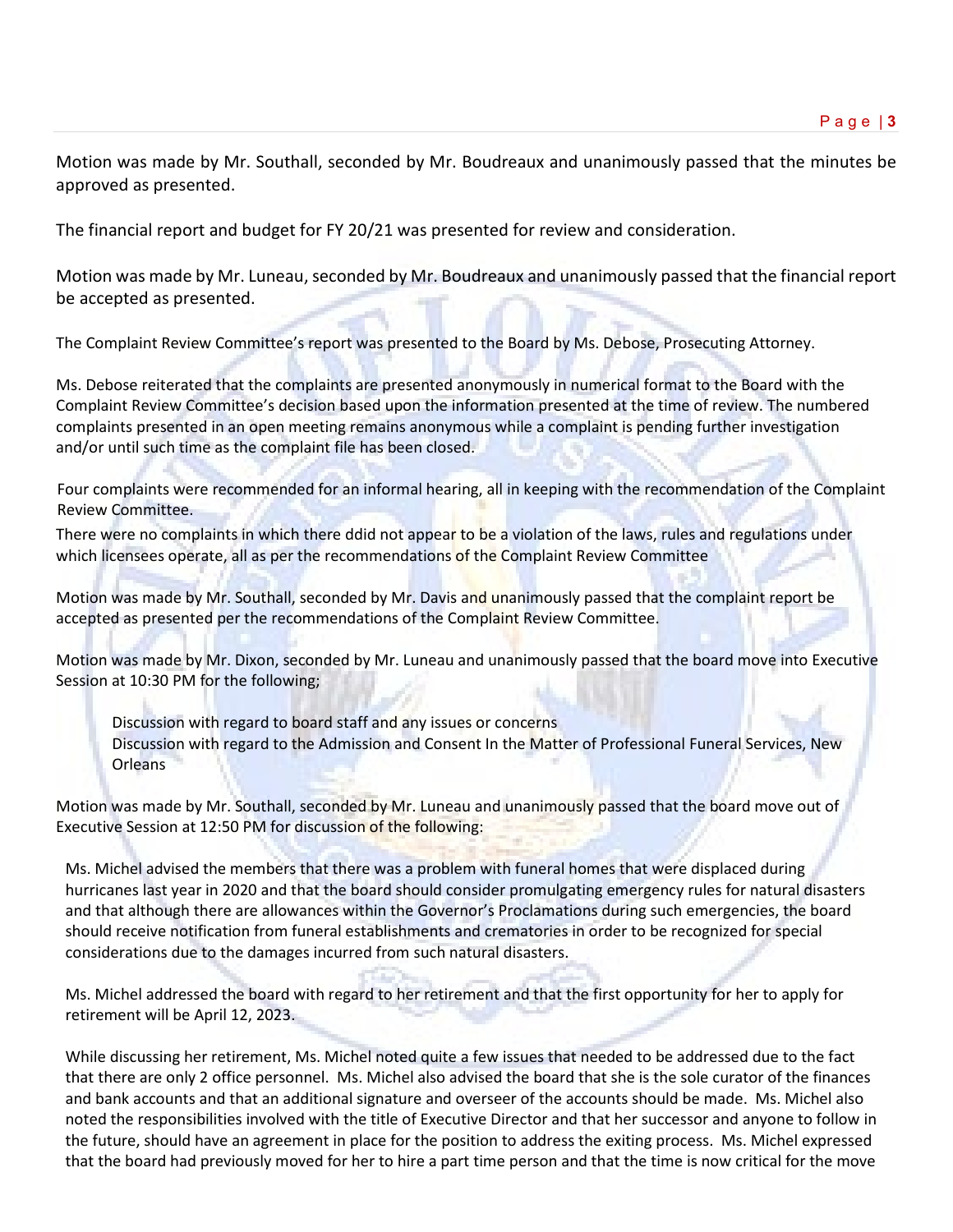due to the possible transition of her position as Executive Director.

Ms. Michel did explain that since she has taken the position as Executive Director, many changes have taken place with regard to the State of LA, State Departments, other Agencies and the processes involved with reporting requirements, changes to how the promulgation of rules are handled, contracts, training, auditing and accountability that is mandatory per the State of LA.

Motion was made by Mr. Boudreaux, seconded by Mr. Dixon and unanimously passed that Ms. Penouilh's signature be added to all financial accounts; that reporting of finance details be reviewed by Mr. Luneau; that Mr. Charbonnet review Ms. Michel's job description, tasks, and reporting for the state.

With regard to the Admission and Consent submitted by Professional Funeral Services, Malcolm Gibson, and Herbert Johnson, New Orleans;

Motion was made by Mr. Dixon, seconded by Mr. Luneau and passed by the following; Mr. Boudreaux, Mr. Davis, Mr. Dixon, Mr. Joseph, Mr. Luneau, Mr. MckNeely and Mr. Southall voted yes that Malcolm Gibson and Herbert Johnson, both be fined \$2500.00 each to include the fees for the attorney.

For the record, Mr. Charbonnet recused himself from any discussion of the proceedings.

# **FINDINGS OF FACT and DECISIONS of the BOARD**

This matter came before the Louisiana State Board of Embalmers and Funeral Directors on November 9, 2021 for a ruling on an Admission and Consent submitted by the parties. Present:

> **CHANEL R. DEBOSE,** Prosecuting Attorney, for and on behalf of the Louisiana State Board of Embalmers and Funeral Directors.

> **CHRISTOPHER LENTO,** General Counsel, for and on behalf of the Louisiana State Board of Embalmers and Funeral Directors.

After considering the law, the evidence, the entire record of these proceedings, and the Admission and Consent submitted by the parties for a ruling on the Admission and Consent, MALCOLM GIBSON and the entity operating as PROFESSIONAL FUNERAL SERVICES, INC., who waived their appearances to appear before the Board to be a part of the proceedings held on November 9, 2021. The Louisiana Board of Embalmers and Funeral Directors rules as follows:

# **FINDINGS OF FACT**

That MALCOLM GIBSON is the licensed funeral director and embalmer (#E2431); designated manager, designated agent; and the owner of the establishment operating as Professional Funeral Services, Inc. (#2642), New Orleans, Louisiana, and, therefore, subject to the jurisdiction of this Board. HERBERT JOHNSON is a licensed funeral director (#U1464), and a co-owner of the establishment operating as Professional Funeral Services, Inc. (#2642), and, therefore, subject to the jurisdiction of this Board: that evidence contained within the record of these proceedings, and the Admission and Consent signed by the parties, reflect that Malcolm Gibson, Herbert Johnson, and the entity operating as Professional Funeral Services, Inc. are guilty of violating the provisions of: LA R.S. 37:846 (A) (5) (Unprofessional, Unethical, or Dishonest Conduct) (Failing to List the Wife of the Decedent on the Death Certificate).

# **CONCLUSIONS**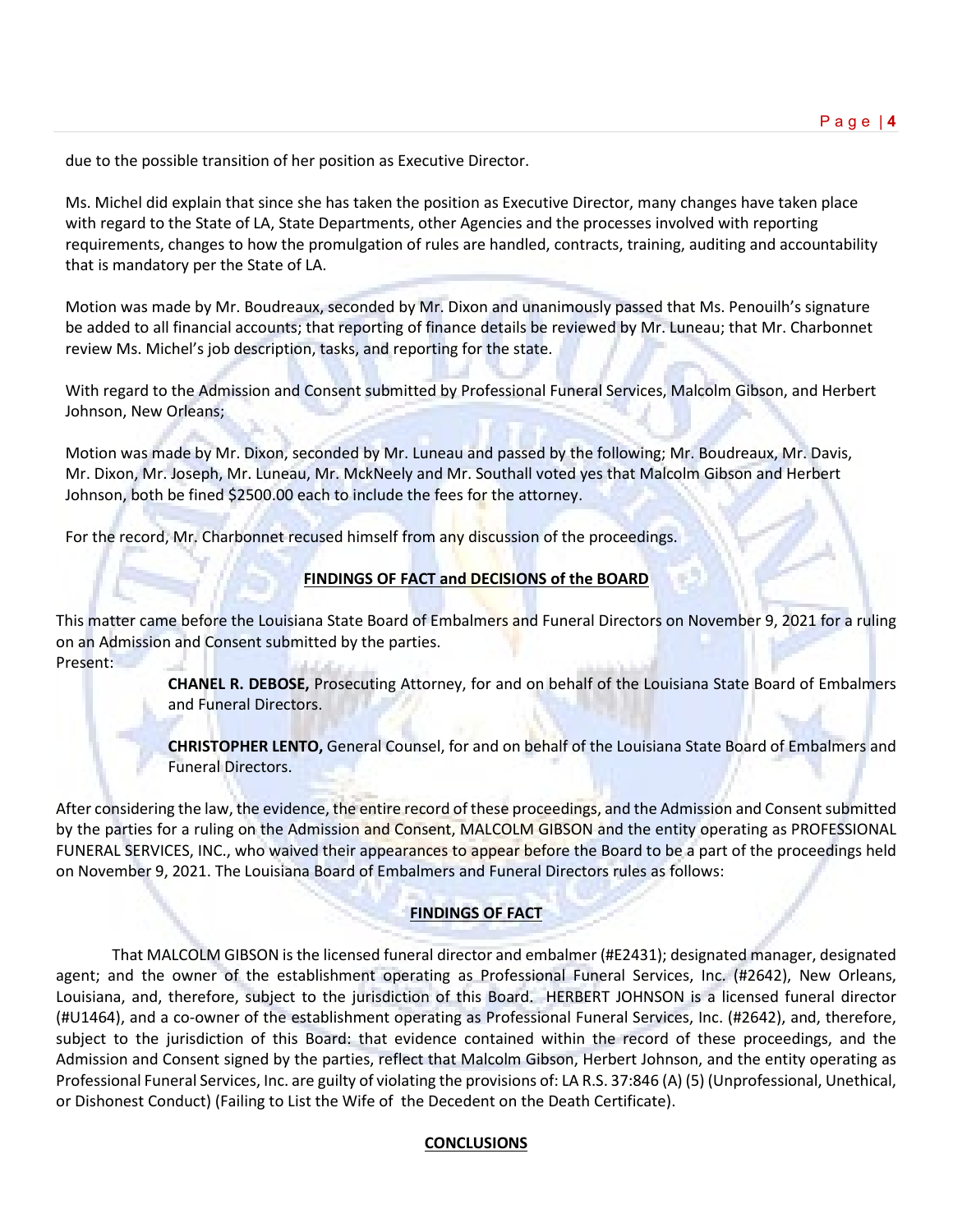As to **Malcolm Gibson, Herbert Johnson, and the entity operating as Professional Funeral Services, Inc.**, the Board members found that Malcolm Gibson, Herbert Johnson, and the entity operating as Professional Funeral Services, Inc. violated the provisions of LA R.S. 37:846 (A) (5) (Unprofessional, Unethical, or Dishonest Conduct) (Failing to List the Wife of the Decedent on the Death Certificate) as evidenced by documentation appearing in the file and the Admission and Consent signed by Malcolm Gibson on behalf of himself and the entity operating as Professional Funeral Services, Inc., admitting to the following:

**On or around March 22, 2021 through March 29, 2021, Malcolm Gibson, the entity operating as Professional Funeral Services, Inc., and Herbert Johnson violated LA. R.S. 37:846 (A) (5) by engaging in unprofessional, unethical, or dishonest conduct by failing to list Shirley Bienemy, the wife of the decedent, Shallon Bienemy, Sr., on the decedent's death certificate after knowing or having reason to know that she was the lawful wife of the decedent.** 

## **DECISION OF THE BOARD**

Accordingly, for the reasons as stated and noted herein above;

**IT IS ORDERED BY THE BOARD** that Malcolm Gibson, Herbert Johnson, and the entity operating as Professional Funeral Services, Inc. are guilty of violating the provisions of LA R.S. 37:846 (A) (5) (Unprofessional, Unethical, or Dishonest Conduct) (Failing to List the Wife of the Decedent on the Death Certificate).

**IT IS FURTHER ORDERED BY THE BOARD** that pursuant to LA. R.S. 37:850, the penalty statute applicable to these violations, which states: Whoever violates the provisions of this Part shall be fined not less than five hundred dollars, nor more than two-thousand, five-hundred dollars, and costs of the court reporter and attorney for the board for each offense, or by imprisonment for not less than thirty days, nor more than one-hundred eighty days for each offense, or both such fine and imprisonment, Malcolm Gibson is fined the sum of Two-Thousand, Five Hundred (2,500.00) dollars for the above cited violation of LA R.S. 37:846 (A) (5) (Unprofessional, Unethical, or Dishonest Conduct) (Failing to List the Wife of the Decedent on the Death Certificate).

**IT IS FURTHER ORDERED BY THE BOARD** that pursuant to LA. R.S. 37:850, the penalty statute applicable to these violations, which states: Whoever violates the provisions of this Part shall be fined not less than five hundred dollars, nor more than two-thousand, five-hundred dollars, and costs of the court reporter and attorney for the board for each offense, or by imprisonment for not less than thirty days, nor more than one-hundred eighty days for each offense, or both such fine and imprisonment, Herbert Johnson is fined the sum of Two-Thousand, Five Hundred (2,500.00) dollars for the above cited violation of LA R.S. 37:846 (A) (5) (Unprofessional, Unethical, or Dishonest Conduct) (Failing to List the Wife of the Decedent on the Death Certificate).

**IT IS FURTHER ORDERED BY THE BOARD** that Professional Funeral Services, Inc. and its representative Malcolm Gibson are to pay the sum of Six-Thousand, Four-Hundred, Sixty-One Dollars, and Twenty-Five Cents (\$6,461.25) for the attorney's fees incurred by the Board for the handling of this matter from the date the matter was accepted by the Board through November 9, 2021, the date the Admission and Consent was accepted by the Board Members.

**IT IS FURTHER ORDERED BY THE BOARD** that the total assessed cost to Professional Funeral Services, Inc, Malcolm Gibson, and Herbert Johnson is Eleven-Thousand, Four-Hundred, Sixty-One Dollars, and Tweny-Five Cents (\$ 11, 461.25) in fines and fees owed to the Board for the above cited violations. The above assessed fines and attorney's fees are to be paid by Professional Funeral Services, Inc. and/or its representatives Malcolm Gibson and Herbert Johnson within thirty (30) days of receipt of this decision.

**IT IS FURTHER ORDERED BY THE BOARD** that should the costs not be received by the Board within thirty (30) days of the notification of costs due, then the license of the establishment operating as Professional Funeral Services, Inc., New Orleans, Louisiana shall be suspended until such time as all costs are paid.

#### **NEW BUSINESS**

The next schedule of meetings for the board will be on November 30, 2021 for a Laws & Rules Committee meeting, December 1, 2021 for a board meeting, and January 11, 2021 for a board meeting.